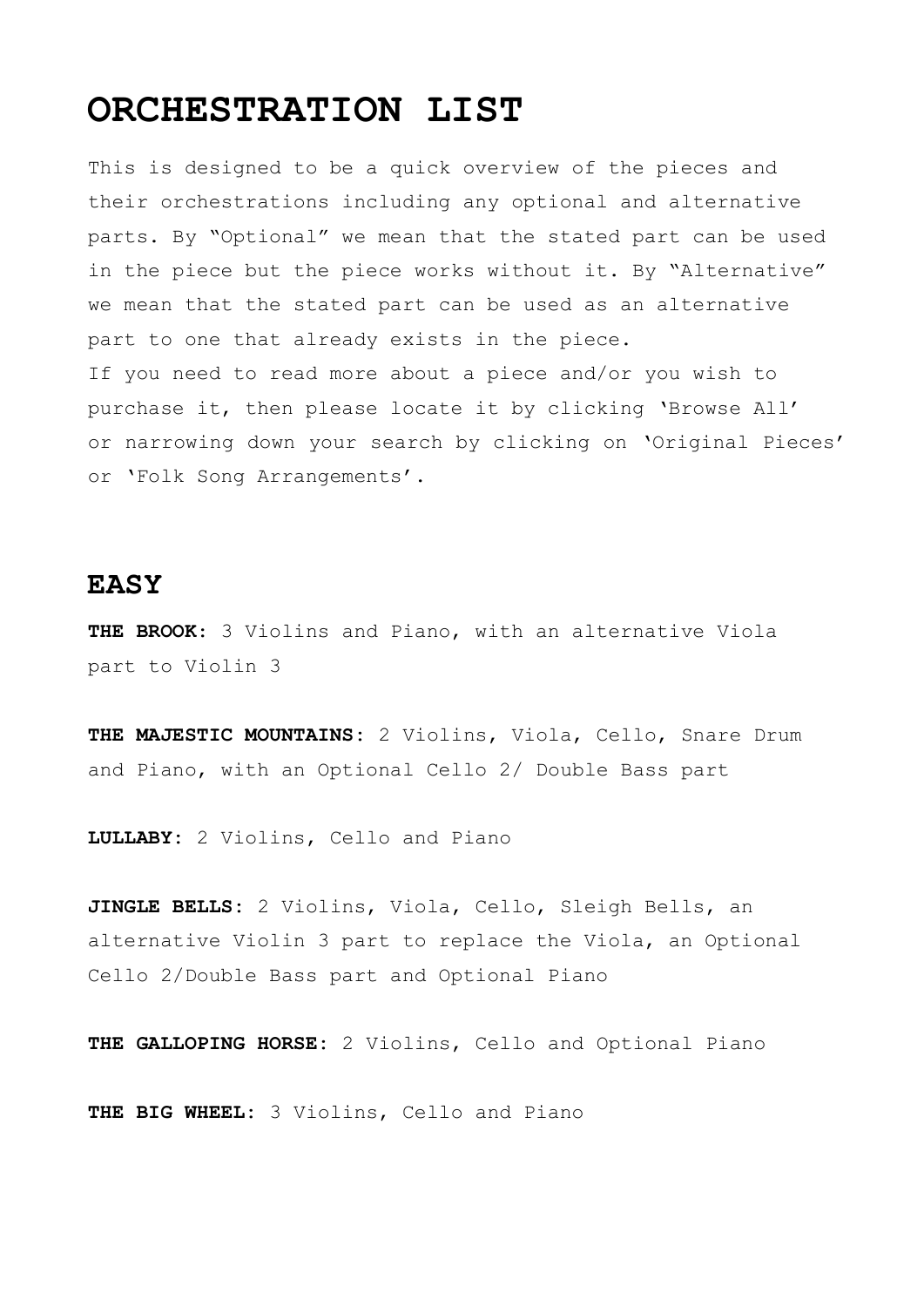**LITTLE BIRDS FLIT ABOUT:** 2 Violins, Viola and Piano, with an alternative Violin 3 part to replace Viola

**WHITE CLOUDS IN A CLEAR BLUE SKY:** 3 Violins, Viola, Cello, Piano with an Optional Cello 2/Double Bass part and an alternative Violin 4 part to replace the Viola

**SWIRLING SNOW:**3 Violins, Cello and Piano with an alternative Viola part to replace Violin 3

**A COUNTRY WALK:** 2 Cellos

**SAILING IN A SMALL BOAT:** 2 Cellos with Optional Piano

**THE AIR WE BREATHE:** String Quartet with Optional Piano

**SIMPLICITY:** String Quartet with Optional Piano

**SUMMER RAINDROPS:** Violin, 2 Cellos, Wood Block and Piano

**SILENT NIGHT:** 2 Violins, Solo Singer with an alternative Violin part if there is no singer, and Optional Piano

**AWAY IN A MANGER:** For full flexible string ensemble. This piece works with any combination of players and instruments

#### **MODERATE**

**THE MINGULAY BOAT SONG:** 3 Violins and Piano

**WINTER BITES:** 3 Violins and Piano, with an alternative Viola part to replace Violin 3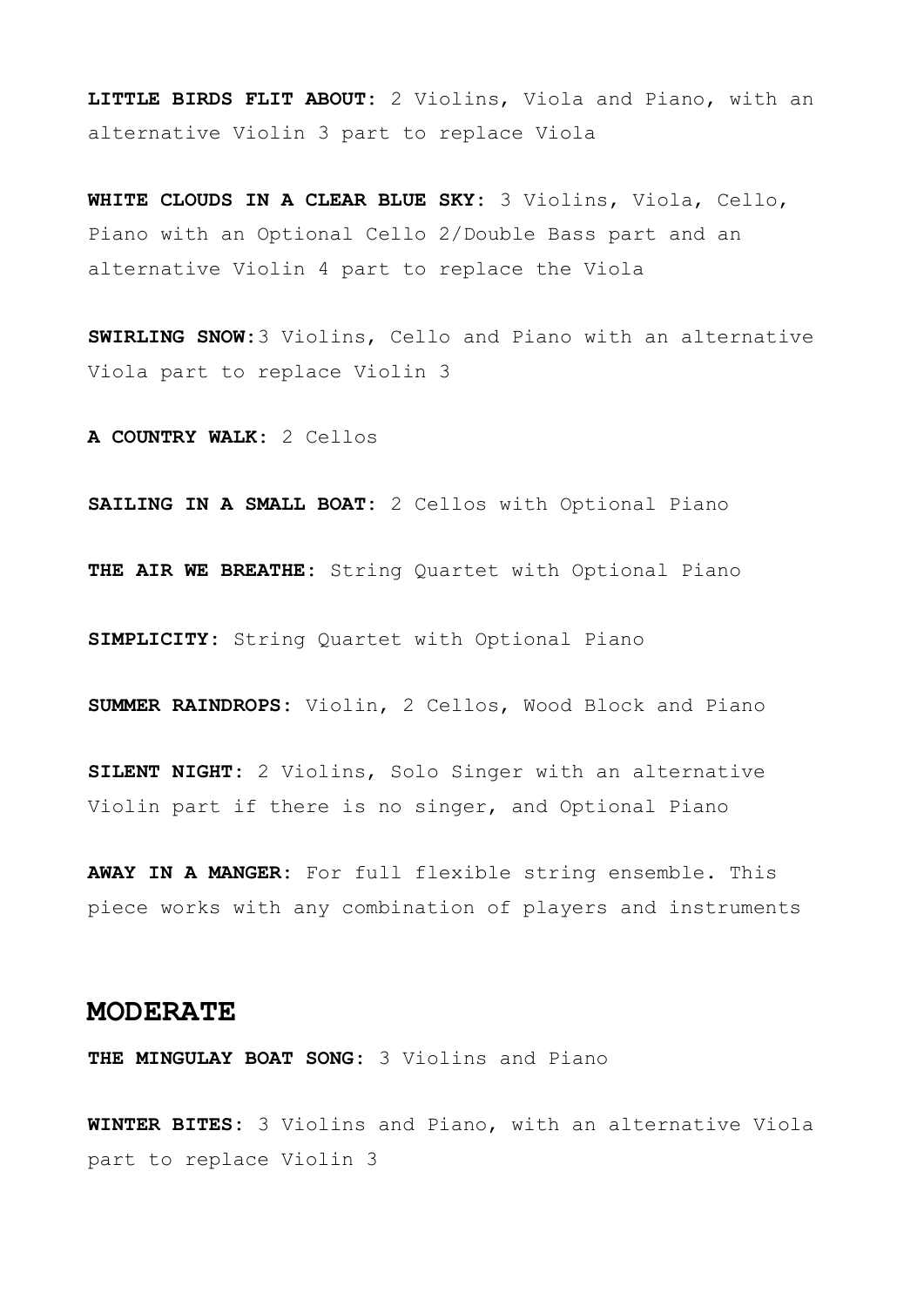**SWIRLING SNOW:** 3 Violins, Cello and Piano with an alternative Viola part to replace Violin 3

**WHITE CLOUDS IN A CLEAR BLUE SKY:** 3 Violins, Viola, Cello, Piano with an Optional Cello 2/ Double Bass part and an alternative Violin 4 part to replace the Viola

**CA THE YOWS:** String Quartet

**THE BIG WHEEL:** 3 Violins, Cello and Piano

**THE GALLOPING HORSE:** 2 Violins, Cello and Optional Piano

**ONCE IN ROYAL DAVID'S CITY:** String Quartet with an alternative Violin 3 part to replace Viola

**AWAY IN A MANGER STRING TRIO:** 3 Violins with an alternative Viola part that replaces Violin 3

**FROM THE OCEAN'S DEPTHS:** Viola, 2 Cellos Glockenspiel and Piano, with an alternative Cello 3 part that can replace the Viola

**MOONLIGHT OVER THE OCEAN:** String Quartet and Piano, with an alternative Violin 3 part that can replace the Viola

**DANNY BOY:** String Quartet, with an alternative Violin 3 part that can replace the Viola

**THE MAJESTIC MOUNTAINS:** 2 Violins, Viola, Cello, Snare Drum and Piano with an Opt Cello 2/ Double Bass part

## **ADVANCED**